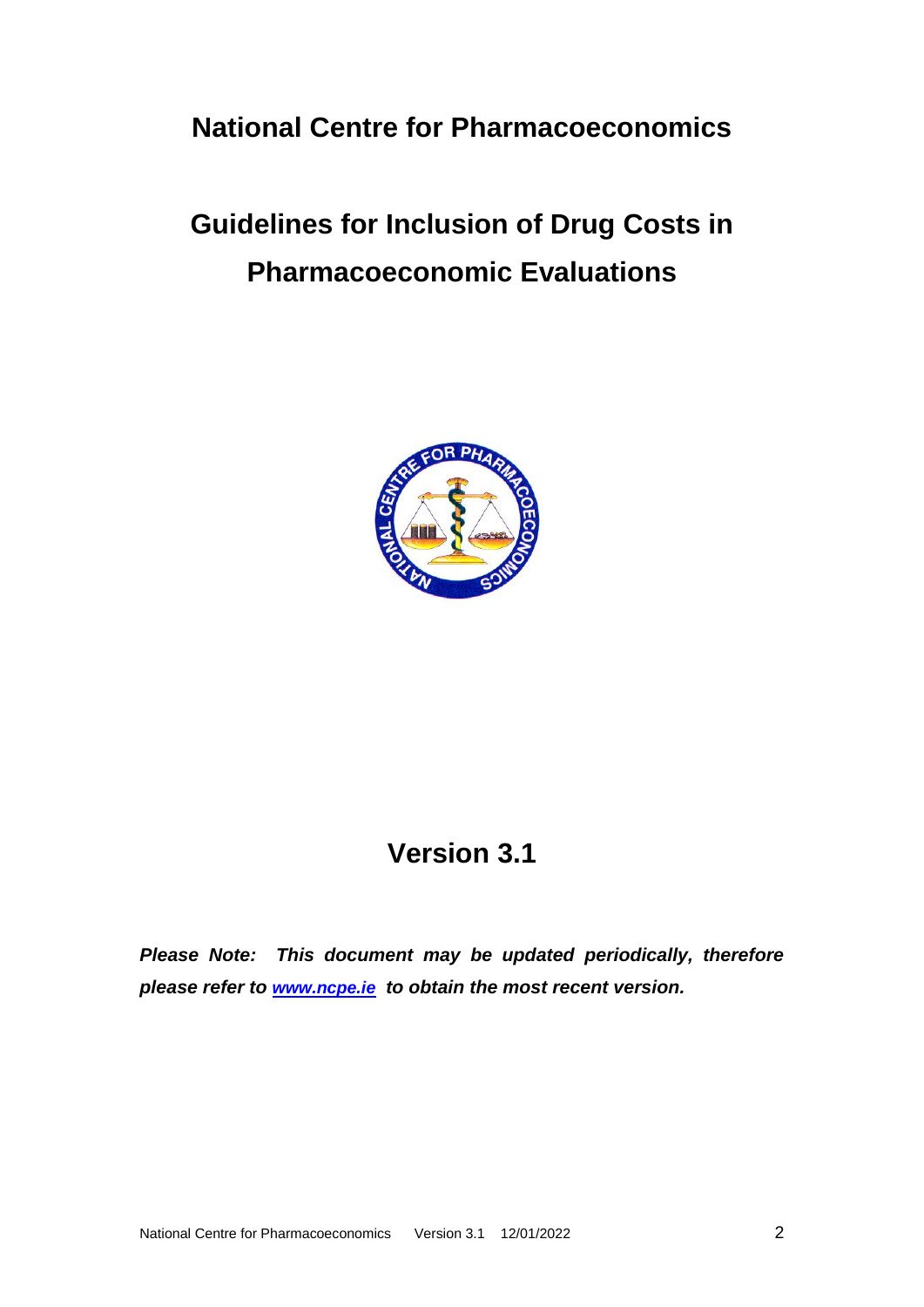#### **Version Control**

| <b>Version No.</b> | <b>Date</b>     | <b>Description of Changes</b>              |
|--------------------|-----------------|--------------------------------------------|
| 3.0                | 06 January 2022 | Updated to reflect changes associated with |
|                    |                 | the IPHA agreement 2021 to 2025            |
| 3.1                | 12 January 2022 | Changed wording from 'IPHA rebate' to      |
|                    |                 | 'Framework Agreement rebate'.              |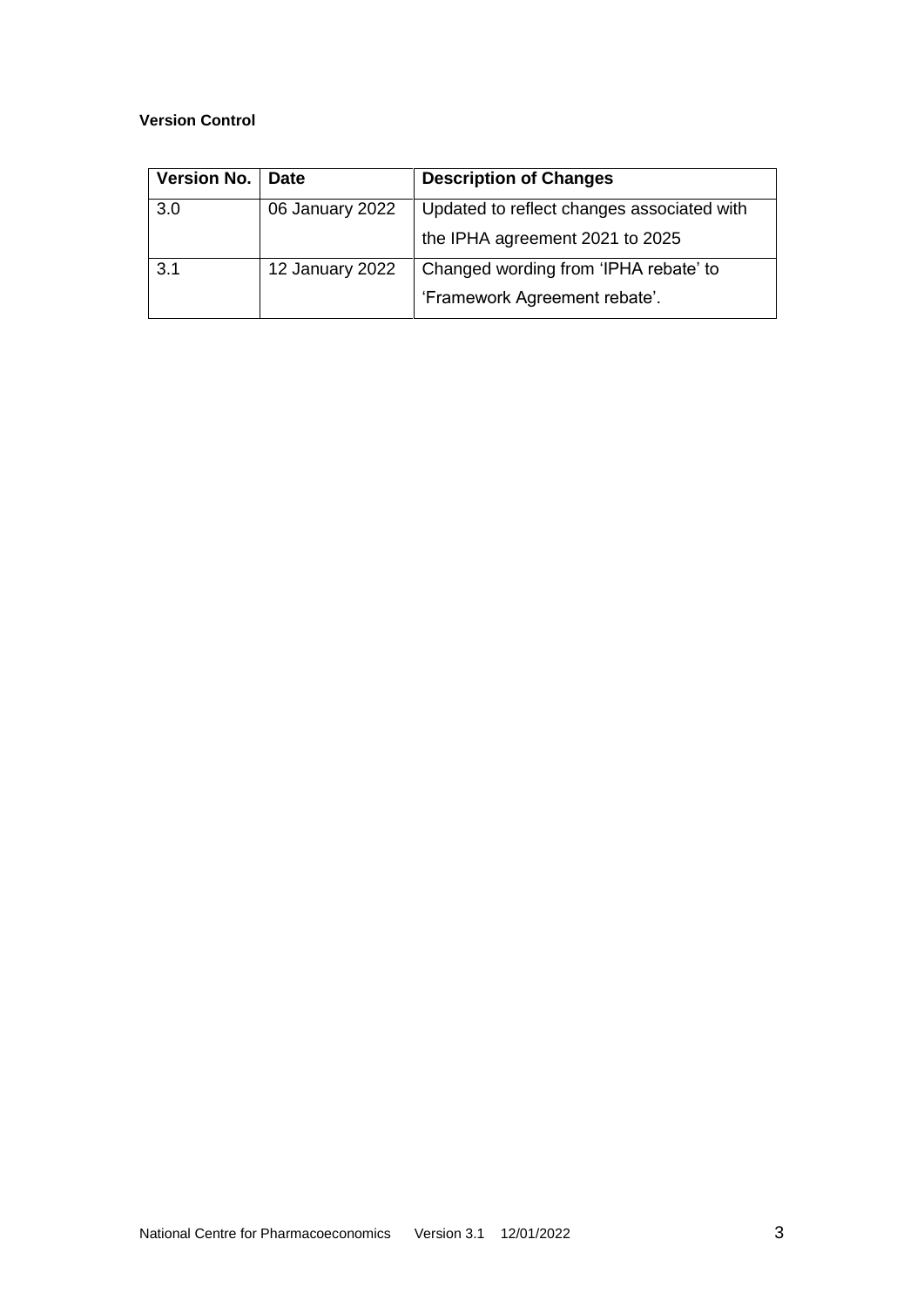## **List of Abbreviations**

| <b>CDS</b>  | <b>Community Drug Schemes</b>             |
|-------------|-------------------------------------------|
| <b>CPU</b>  | Corporate Pharmaceutical Unit             |
| <b>DPS</b>  | Drug Payment Scheme                       |
| FA          | <b>Framework Agreement</b>                |
| <b>GMS</b>  | <b>General Medical Services Scheme</b>    |
| <b>HSE</b>  | <b>Health Service Executive</b>           |
| HT          | <b>High Tech Drug Arrangements</b>        |
| <b>HTA</b>  | <b>Health Technology Assessments</b>      |
| LTI         | Long Term Illness                         |
| <b>NCPE</b> | National Centre for Pharmacoeconomics     |
| <b>PAF</b>  | <b>Pricing Application Form</b>           |
| <b>PAS</b>  | <b>Patient Access Scheme</b>              |
| <b>PCRS</b> | <b>Primary Care Reimbursement Service</b> |
| VAT         | Value Added Tax                           |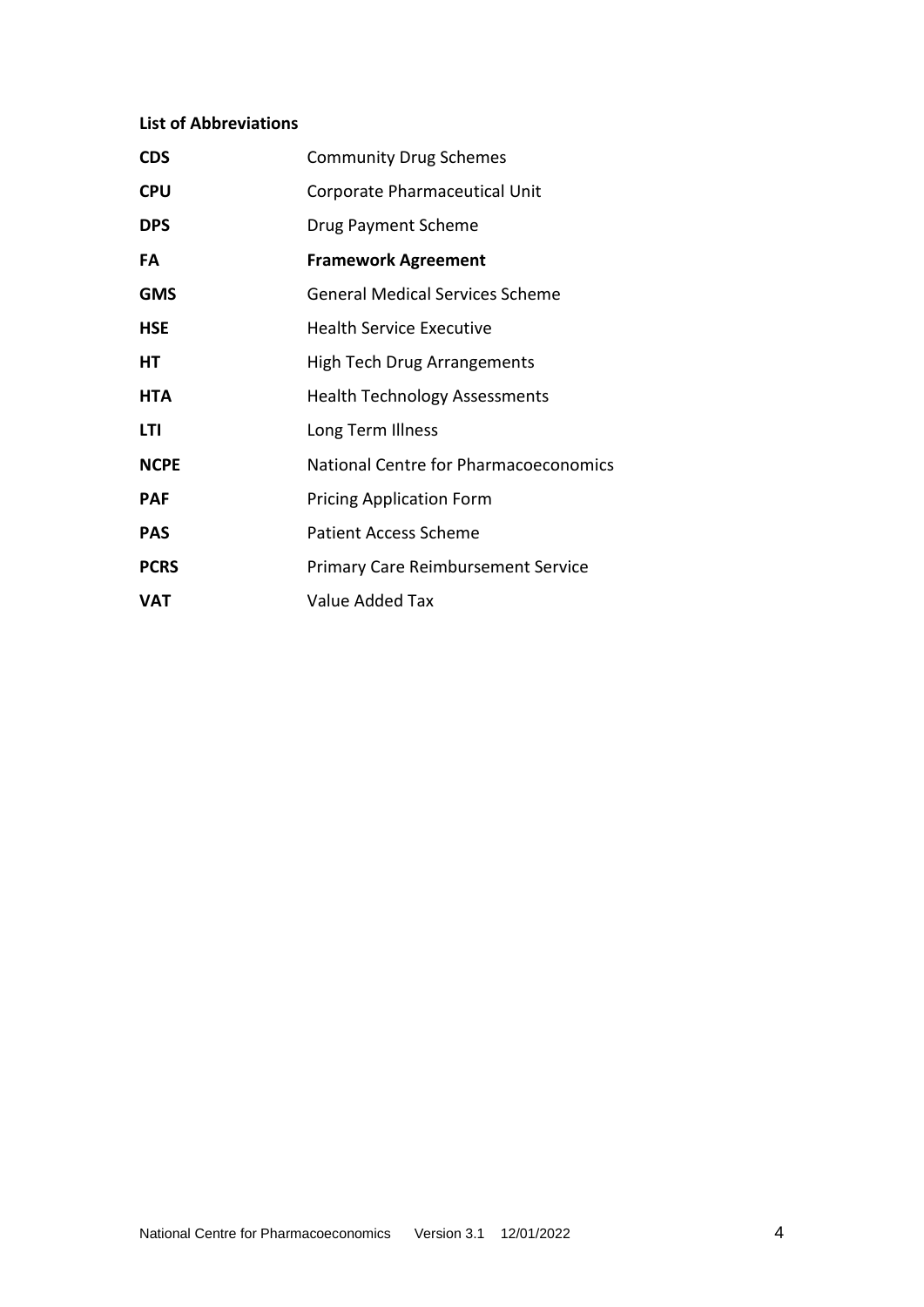#### **1 INTRODUCTION**

The purpose of this document is to provide guidance for inclusion of costs for the drug of interest, its comparator(s) and concomitant drugs in pharmacoeconomic evaluations. Estimates of drug costs should be applied consistently across rapid reviews and Health Technology Assessments (HTAs) submitted to the National Centre for Pharmacoeconomics (NCPE). Drug costs should reflect the total cost of the medicine to the Health Service Executive (HSE).

The total drug cost to the HSE consists of five principle components:

- 1. Price to Wholesaler (also known as the ex–manufacturer price, ex-factory price)
- 2. Wholesale Mark up
- 3. Pharmacy Fees
- 4. Rebate on Sales
- 5. Value Added Tax (VAT)

Other terms are also used to describe drug cost as a medicinal product moves through the drug supply chain. For example, the Primary Care Reimbursement Service (PCRS) reimbursement price = Price to Wholesaler + Wholesale Mark-Up.

The levels of each of these components and therefore the total drug cost to the HSE will vary depending on the setting, eligibility of the patient and the formulation of the drug prescribed. The three main reimbursement schemes for calculating drug costs are:

• Community Drug Schemes (CDS)

Numerous reimbursement schemes are administered by the PCRS. For the purposes of this document we define the community drug schemes as the most common schemes, the General Medical Services Scheme (GMS), Drugs Payment Scheme (DPS) and Long-Term Illness (LTI) scheme, but excluding the High Tech Drug Arrangements.

- High Tech Drug Arrangements (HT)
- Hospital Drugs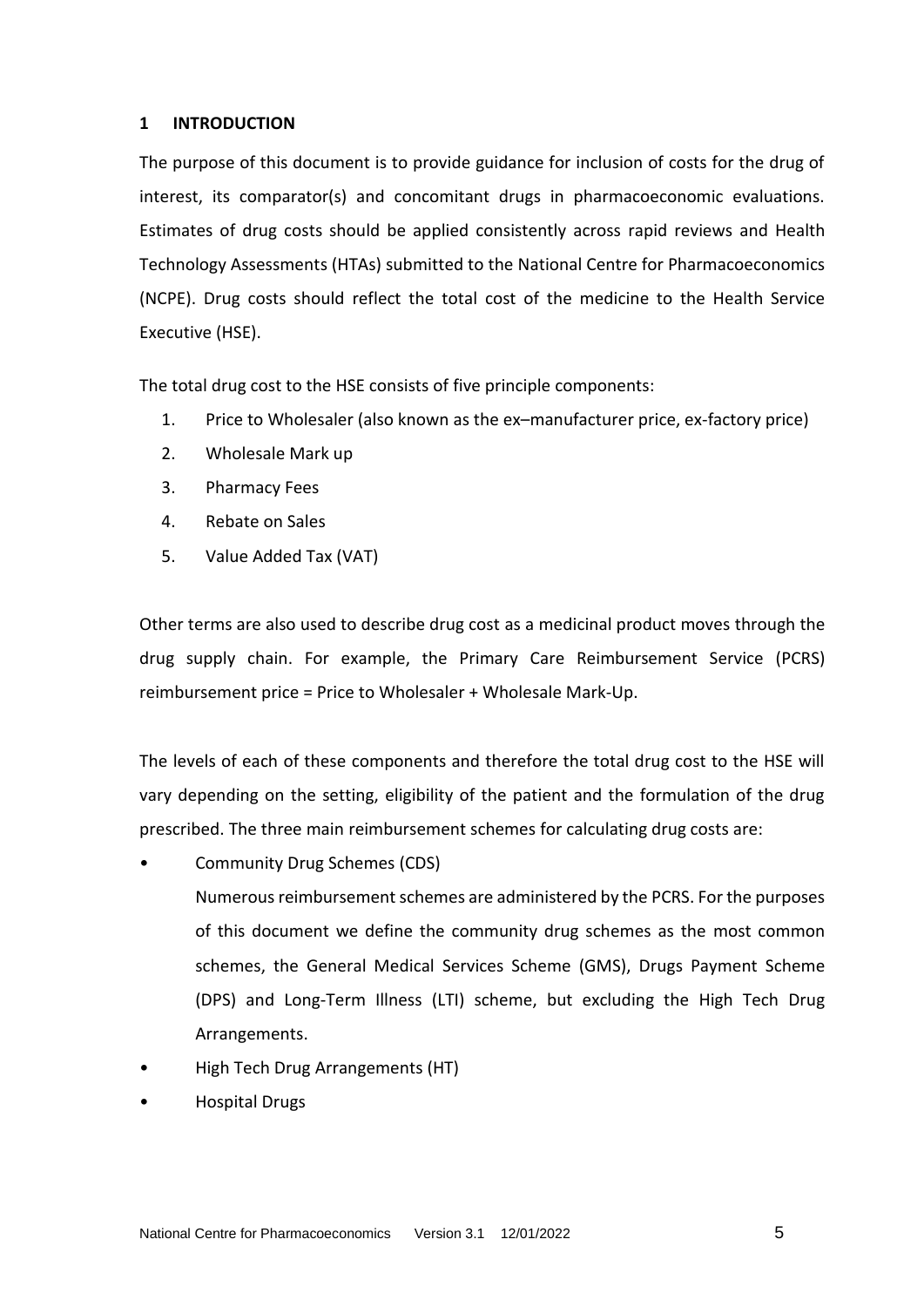This document will outline how each of the individual drug price components is quantified. Example calculations are then provided for each of the three main pricing scenarios. Finally, factors relating to the calculation of drug costs are outlined.

#### **2 PRICE TO WHOLESALER AND SOURCES OF DRUG COSTS**

In the case of new drugs, the price to wholesaler included in submissions to the NCPE should correspond with the price to wholesaler specified in the pricing application form (PAF) submitted to the Corporate Pharmaceutical Unit (CPU) of the HSE. The proposed Irish price to wholesaler on the PAF must be less than or equal to the average basket price of fourteen EU Member States including Austria, Belgium, Denmark, Finland, France, Germany, Greece, Italy, Luxembourg, the Netherlands, Portugal, Spain, Sweden and the UK. If any new medicine is not available in all of the nominated EU States, the Irish price to the wholesaler should not exceed the price to the wholesaler in the nominated EU States where the new medicine is available. The price to wholesaler should include all the basket countries where a price has been set at the time of reimbursement application. $1$ 

For existing drugs, the price to wholesaler may not be available directly. The NCPE uses the prices that are listed in the reimbursement files of the PCRS which represent the price paid to pharmacists by the HSE.<sup>2</sup> This is known as the PCRS Reimbursement Price which consists of the *Price to Wholesaler + Wholesale Mark-up (excl. VAT*). This list is updated on a monthly basis and is available at: [https://www.sspcrs.ie/druglist/pub.](https://www.sspcrs.ie/druglist/pub) Knowing the appropriate wholesale mark-up, the price to wholesaler can be calculated from this list. There is no formal reimbursement list for hospital only drugs. The website of the Corporate Pharmaceutical Unit includes up to date Reimbursement Prices for a number of hospital only drugs [\(https://www.hse.ie/eng/about/who/cpu/\)](https://www.hse.ie/eng/about/who/cpu/).

If prices are not available from the PCRS files or NCPE website, we suggest contacting the Corporate Pharmaceutical Unit and/or the manufacturer directly.

#### **3 WHOLESALE MARK-UP**

Wholesale mark-up is applied to the price to wholesaler before a rebate is deducted if applicable.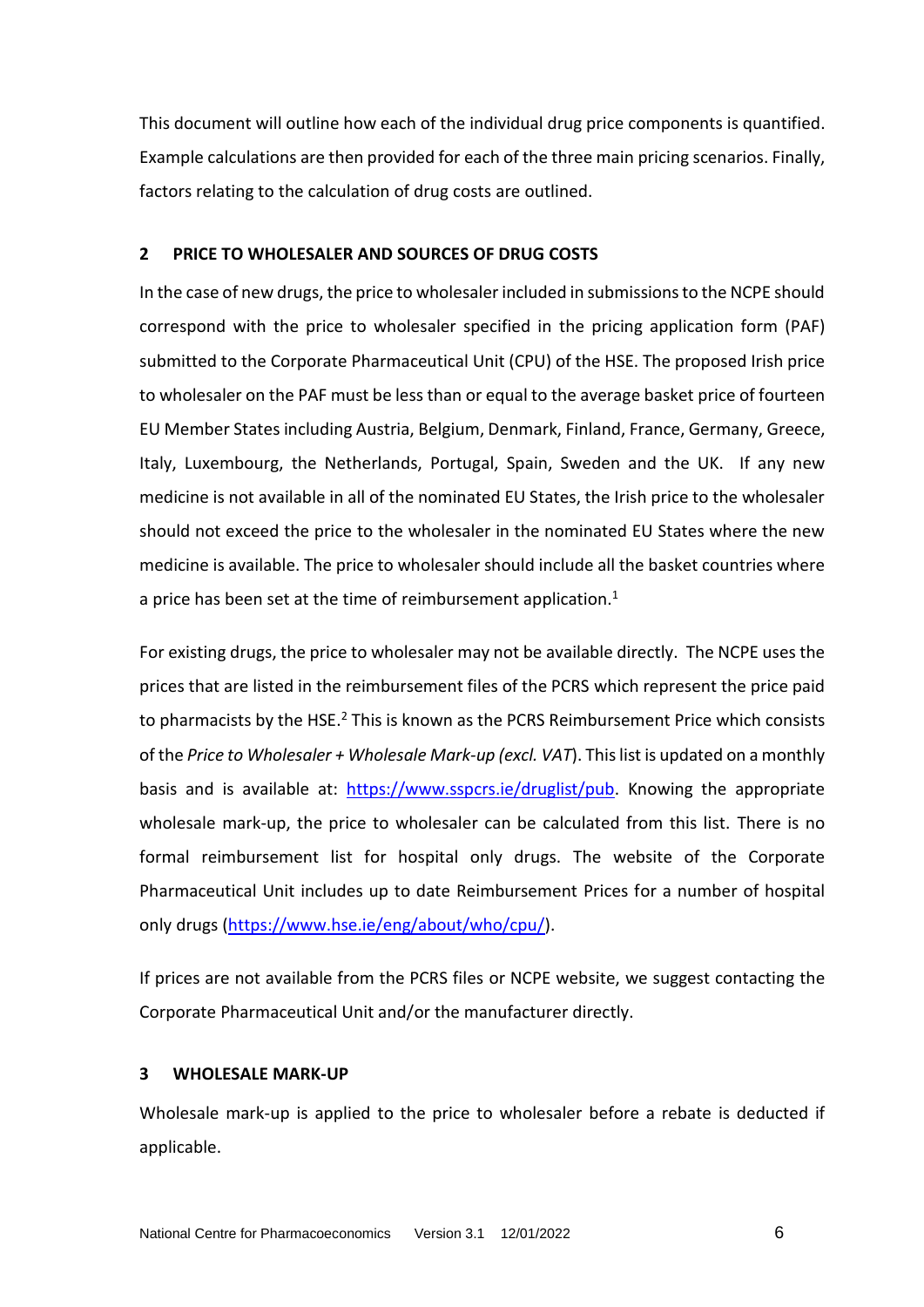## **Community Drug Schemes**

The wholesale mark-up for fridge items is 12% and for all else is 8%.<sup>3</sup>

## **High Tech Drug Arrangements**

The wholesale mark-up on ALL items is 8% of the price to the wholesaler under the High Tech Drug Arrangements. 4

## **Hospital Drugs**

If a hospital purchase order for products from a single pharmaceutical company exceeds €634.57 (excluding VAT) no wholesale mark-up is applied.<sup>1</sup>

## **4 REBATE ON SALES**

## **Patented Exclusive Medicines**

Each month pharmaceutical manufacturers and importers of patented exclusive medicines must rebate to the PCRS a percentage of the value, at the level of the price to the wholesaler, of all medicines reimbursed by the HSE. This includes:

- Community drug schemes
- High Tech Drugs
- Hospitals and all medicines supplied to the HSE or State-funded hospitals providing hospital services
- any other publicly-funded entities and State agencies in each case whose functions include the provision of medicines.

From January 2022 this percentage is 7.75%. This should be accounted for in the drug cost estimates. No 7.75% rebate will be payable on the specific classes of medicines which are the subject of the price reductions applied under clause 7, clause 8, and clause 9 of the Framework Agreement on the Supply and Pricing of Medicines 2021<sup>1</sup>.

## **Patent expired non-exclusive biologic medicine**

The 2021 Framework Agreement provides for a rebate of 12.5% at the level of price to wholesaler for patent expired non-exclusive biologic medicines. $1$  In practice, the discount may be applied by the company by reducing the price to wholesaler by an equivalent amount in addition to the other rebates required by the Framework Agreement with the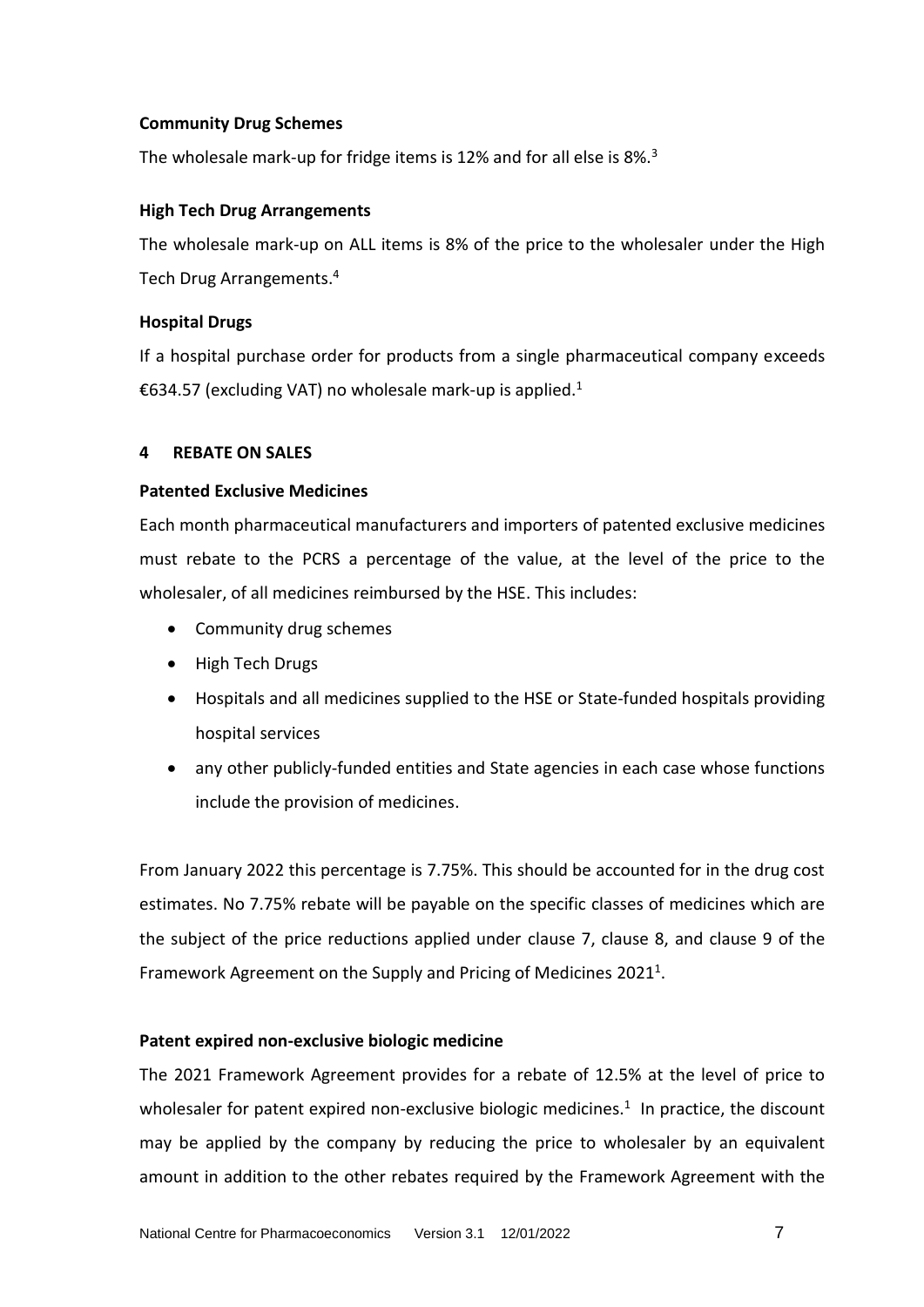introduction of a biosimilar. Therefore, a rebate of 12.5% should be applied at the level of price to wholesaler for patent expired non-exclusive biologic medicines except where the price to wholesaler has already been reduced to take account of this discount.

#### **5 PHARMACY FEES**

Pharmacy fees vary depending on the scheme employed.

#### **Community Drug Schemes**

The pharmacy dispensing fee structure is based on a sliding scale as follows: €5 for the first 1,667 items, €4.50 for the next 833 items, and €3.50 for the remaining items per month.<sup>3</sup> In certain circumstances when a drug is dispensed on a phased basis, phased dispensing fees may also be claimed.<sup>5</sup> In these cases a phased dispensing fee of  $\epsilon$ 3.27 per drug item for each dispensing phase other than the first dispensing phase is also payable in addition to the normal dispensing fee.

An average dispensing fee should be applied in submissions. Based on our analysis of published PCRS fee data from January to April 2018 we currently recommend applying a dispensing fee of €5.48 per item on the community drug schemes.

#### **High Tech Drug Arrangements**

A set patient care fee of €62.03 per patient per calendar month is paid by the PCRS to the pharmacy to cover dispensing costs and pharmacy advisory service (Note: the patient care fee is a set monthly fee per patient not a fee per item).<sup>3</sup>

For medicines on this scheme that require less frequent than monthly dispensing, pharmacists are paid a non-dispensed patient care fee by the PCRS in subsequent months. The patient care fee in this instance is reduced to €31.02. A non-dispensed patient care fee may only be paid for a maximum of three consecutive months in respect of a particular patient between each dispensing.<sup>3</sup>

#### **Hospital Medicines**

Pharmacy fees are not applied to hospital medicines.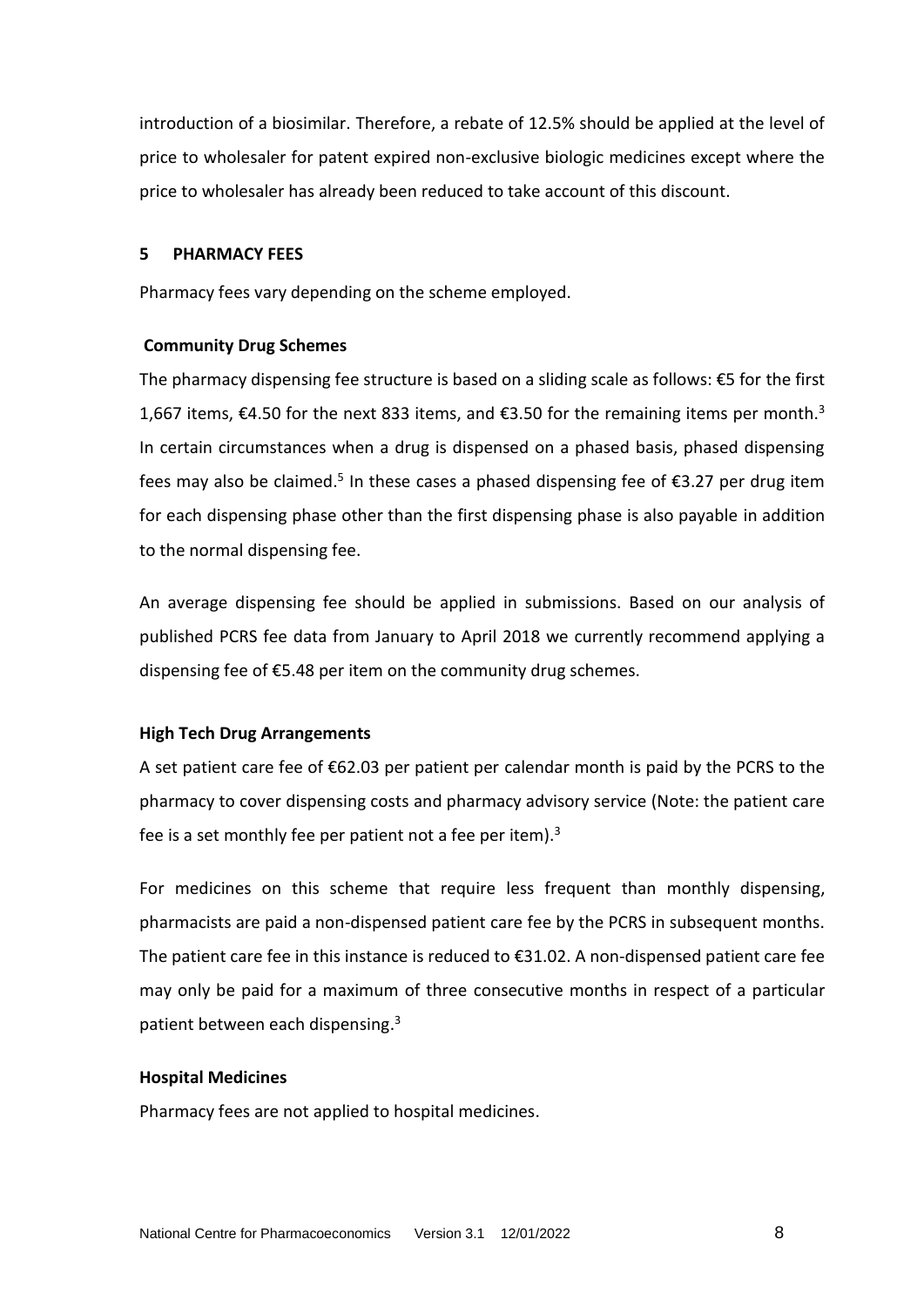## **6 VAT**

VAT should be excluded from cost-effectiveness evaluations but included in the budget impact analysis at the appropriate rate. $6,7$ 

- Zero rate of VAT applies to oral medicines (including inhalers).<sup>8,9</sup>
- VAT at the standard rate of 23% applies to non-oral medicines (which includes topical preparations and injections).<sup>8,10</sup>
- A range of VAT rates from 0% to 13.5% applies to clinical nutritional products such as low protein products. The VAT range is dependent on the product type.<sup>12</sup>
- Zero rate of VAT also applies to non–drug products such as ostomy and urinary appliances and anti-embolism hosiery.<sup>12</sup>
- Revenue previously applied a human blood exemption to pharmaceutical products derived from human blood plasma. However, this is no longer the case. From 1 January 2020 pharmaceutical products derived from human blood plasma are subject to the standard rate of VAT of 23%.<sup>13</sup>
- Non-oral contraceptive products are subject to a reduced rate of VAT at  $13.5\%$ .<sup>12</sup>

## **Community Drug Schemes**

VAT is applied to the sum of the PCRS reimbursement price and the dispensing fee. VAT is not applied to the dispensing fee if the product is not subject to VAT. 10,12

#### **High Tech Drug Arrangements**

VAT is applied to the PCRS reimbursement price. VAT is not applied to the patient care fee.

#### **Hospital Medicines**

VAT is applied to the price to wholesaler provided the conditions outlined in Section 3 (Wholesale Mark-up) are met.

## **7 EXAMPLES OF DRUG COST CALCULATIONS FOR ECONOMIC EVALUATIONS**

#### **Community Drug Schemes**

Examples of calculations of drug costs on the community drug schemes are outlined in tables 1 and 2 respectively.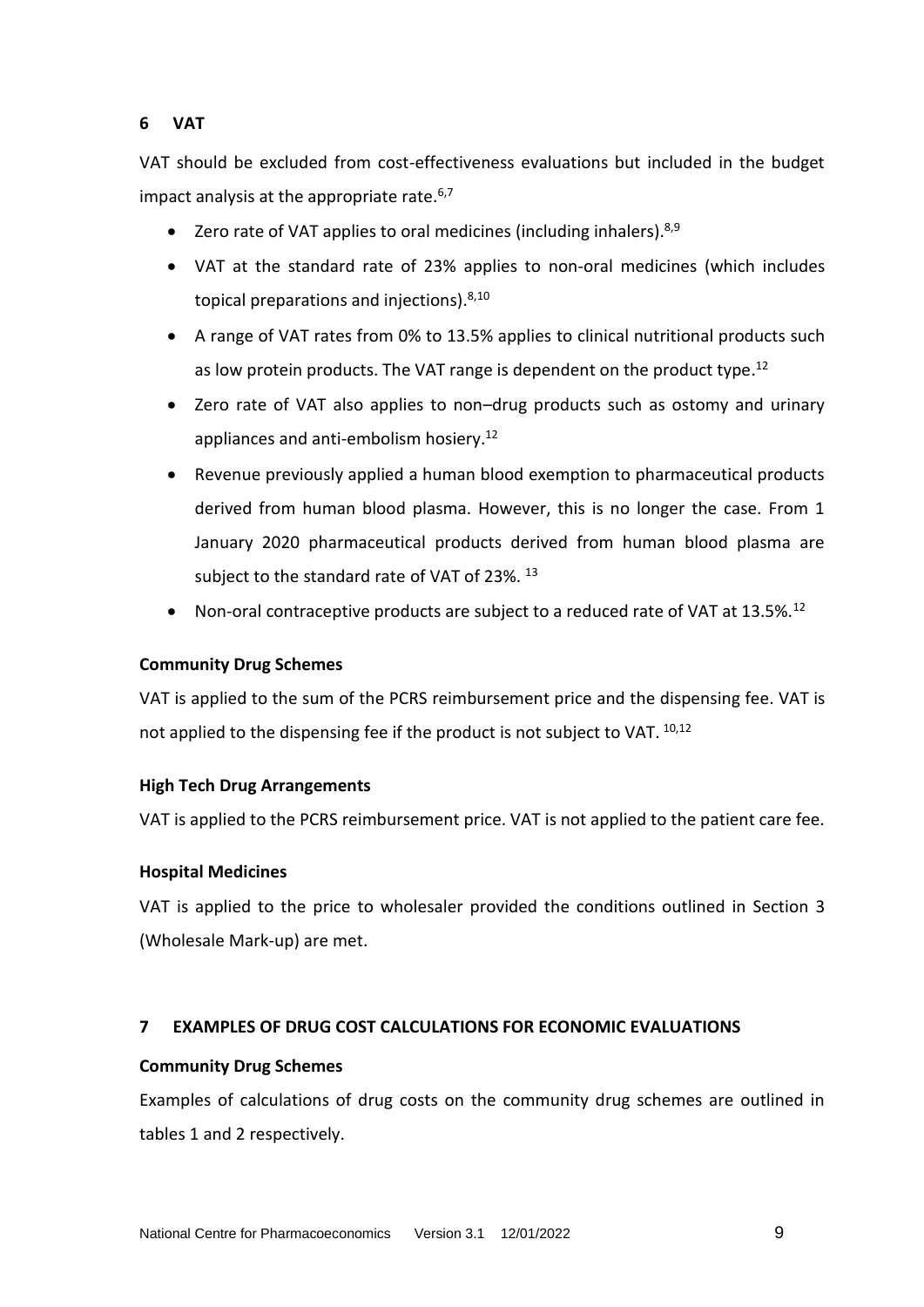**Table 1 Calculating the total drug cost to the HSE for a patented exclusive fridge item on the Community Drug Schemes.**

|   | Component                          | <b>Adjustment</b> | Cost $(\epsilon)$ |
|---|------------------------------------|-------------------|-------------------|
| A | Price to Wholesaler                |                   | €1,000.00         |
| B | Wholesale Mark-up                  | 12% of A          | €120.00           |
|   | <b>Reimbursement Price</b>         | $A + B$           | €1,120.00         |
| D | <b>Pharmacy Fees</b>               | €5.48             | €5.48             |
| F | Framework Agreement Rebate         | -7.75% of A       | $-£77.50$         |
|   | Total drug cost to the HSE (C+D+E) |                   | €1,047.98         |

#### **Table 2 Calculating the total drug cost to the HSE for an off patent non-exclusive item on the Community Drug Schemes**

|                                                                                                                        | Component                                                                               | Adjustment | Cost $(\epsilon)$ |  |  |
|------------------------------------------------------------------------------------------------------------------------|-----------------------------------------------------------------------------------------|------------|-------------------|--|--|
|                                                                                                                        | Reimbursement Price*                                                                    |            | €100.00           |  |  |
| D                                                                                                                      | <b>Pharmacy Fees</b>                                                                    | $+£5.48$   | €5.48             |  |  |
|                                                                                                                        | Total drug cost to the HSE (C+D)                                                        |            | €105.48           |  |  |
| It is not necessary to calculate the price to wholesale in this example as the rebate is not applicable for off patent |                                                                                         |            |                   |  |  |
|                                                                                                                        | non-exclusive items and the reimbursement price is available on the reimbursement list. |            |                   |  |  |

## **High Tech Drug Arrangements**

The reimbursement price is paid to wholesalers directly by the HSE. Patient care-fees are paid to pharmacists as outlined in section 5 above. Sample calculations are shown in table 3.

**Table 3 Calculating the total cost to HSE for patented exclusive medicines on the High Tech Drug Arrangements**

|   | Component                          | Adjustment                        | Cost $(\epsilon)$ |
|---|------------------------------------|-----------------------------------|-------------------|
| Α | Price to Wholesaler                |                                   | €1,000.00         |
| В | Wholesale Mark-up                  | $+8%$                             | €80.00            |
|   | <b>Reimbursement Price</b>         | $A + B$                           | €1,080.00         |
| D | <b>Pharmacy Fees</b>               | +€62.03                           | €62.03            |
| F | Framework Agreement Rebate         | -7.75% of the price to wholesaler | €-77.50           |
|   | Total drug cost to the HSE (C+D+E) |                                   | €1,064.53         |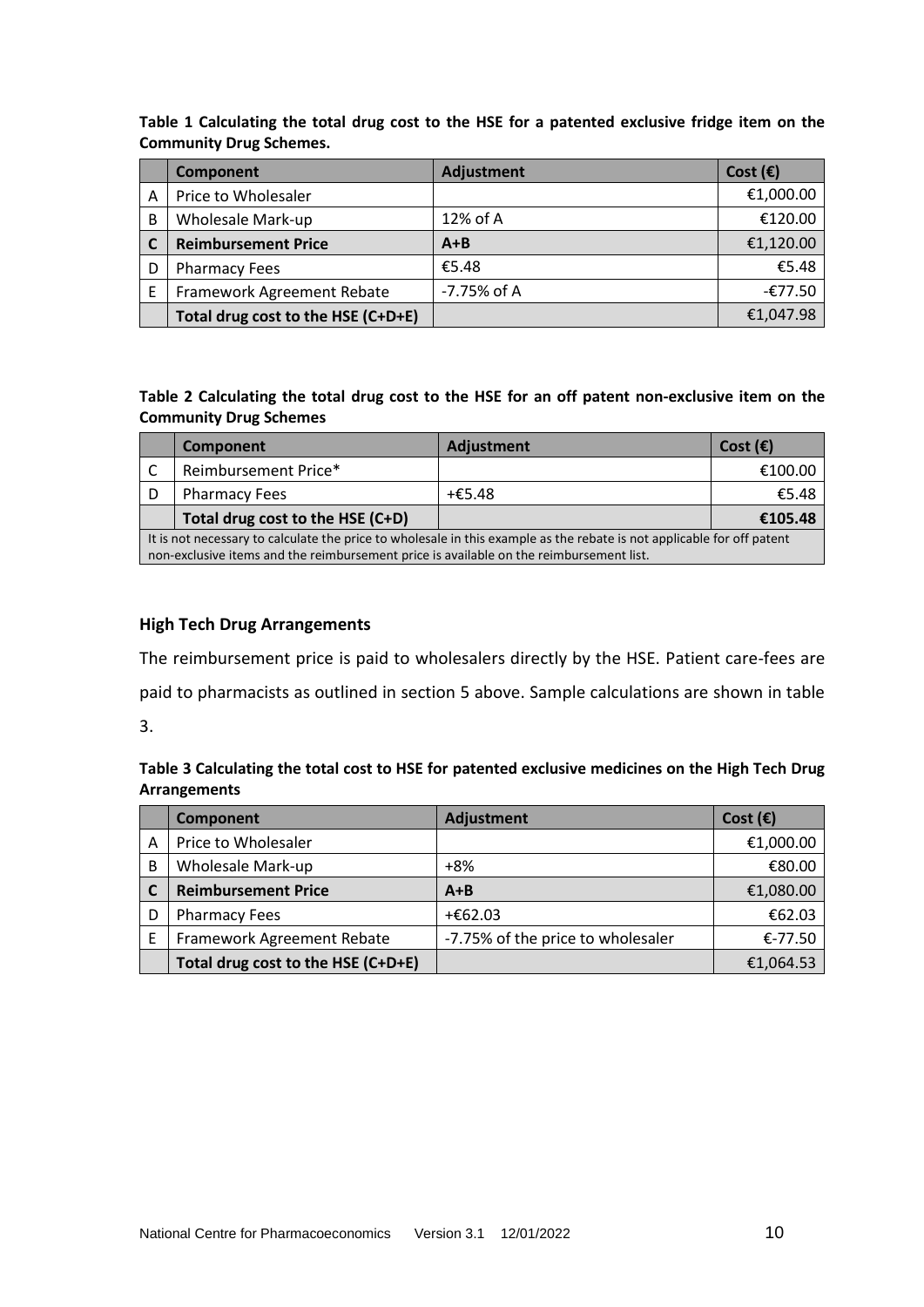**Table 4 Calculating the total cost to the HSE for a biosimilar medicine on the High Tech Drug Arrangements**

|   | Component                        | <b>Adjustment</b> | Cost $(\epsilon)$ |
|---|----------------------------------|-------------------|-------------------|
| A | Price to Wholesaler              |                   | €1,000.00         |
| B | Wholesale Mark-up                | 8%                | €80.00            |
|   | <b>Reimbursement Price</b>       | $A + B$           | €1,080.00         |
| D | <b>Pharmacy Fees</b>             | €62.03            | €62.03            |
| E | Framework Agreement Rebate       | None              |                   |
|   | Total drug cost to the HSE (C+D) |                   | €1,142.03         |

**Table 5 Calculating the total cost to the HSE of a patent expired non-exclusive biologic medicine on the high tech drug arrangements\***

|   | <b>Component</b>                                                                                                                                                                                                                                                                        | <b>Adjustment</b> | Cost $(\epsilon)$ |  |
|---|-----------------------------------------------------------------------------------------------------------------------------------------------------------------------------------------------------------------------------------------------------------------------------------------|-------------------|-------------------|--|
| A | Price to Wholesaler                                                                                                                                                                                                                                                                     |                   | €1,000.00         |  |
| B | <b>Wholesale Mark-up</b>                                                                                                                                                                                                                                                                | 8%                | €80.00            |  |
| C | <b>Reimbursement Price</b>                                                                                                                                                                                                                                                              | $A + B$           | €1,080.00         |  |
| D | <b>Pharmacy Fees</b>                                                                                                                                                                                                                                                                    | €62.03            | €62.03            |  |
| E | Framework Agreement Rebate                                                                                                                                                                                                                                                              | $-12.50%$         | $-£125.00$        |  |
|   | Total drug cost to the HSE (C+D+E)                                                                                                                                                                                                                                                      |                   | €1,017.03         |  |
|   | *Where the price to wholesaler has already been reduced to account for the price reductions mandated for an<br>exclusive biologic medicine when a biosimilar medicine is introduced and the price to wholesaler has not been<br>further reduced instead of the application of a rebate. |                   |                   |  |

#### **Hospital Medicines**

The cost of hospital drugs should reflect what the HSE pays for the drug, so that the evaluation is relevant for decision making. If a hospital purchase order for products from a single pharmaceutical company exceeds €634.57 (excluding VAT), the price to wholesaler typically applies.

The calculation of costs covered under the Oncology Drug Management System is in line with the calculation of costs for Hospital Drugs.

For off-patent proprietary drugs and generic drugs, very high discounts may be negotiated by the hospital, and the reimbursement price may not be a realistic reflection of the cost to the HSE. Therefore, in certain circumstances, it may be appropriate to take account of discounted prices in order to reflect the cost to the HSE. (Discounts in the form of Patient Access Scheme (PAS) may also be in place for patent protected proprietary medicines, See Section [0\)](#page-11-0)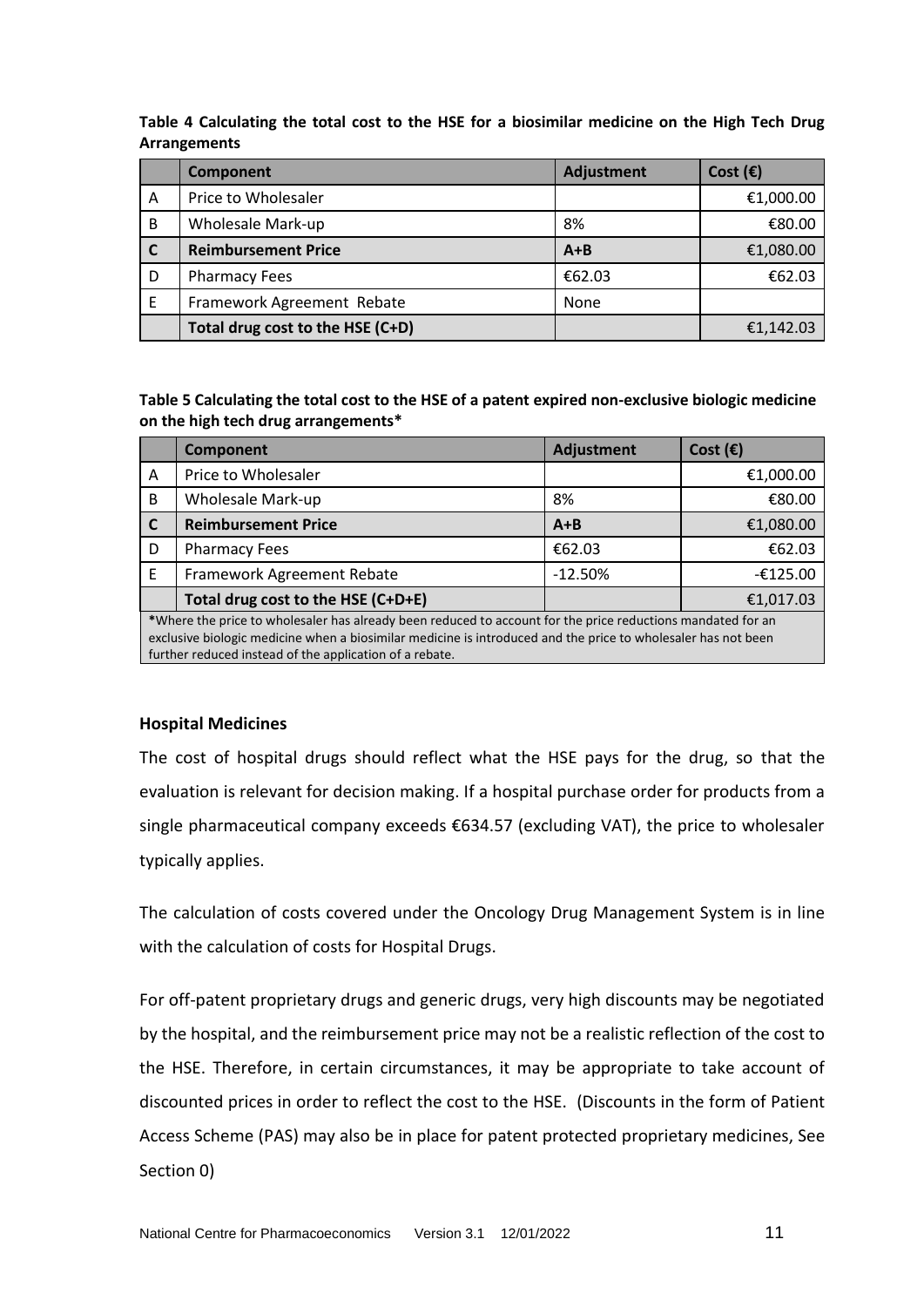An example of the calculation of the total cost to the HSE for a hospital patented exclusive medicine is shown in Table 6.

|   | Component                        | <b>Adjustment</b>                     | Cost $(\epsilon)$ |
|---|----------------------------------|---------------------------------------|-------------------|
| A | Price to Wholesaler              |                                       | €1,000.00         |
| В | Wholesale Mark-up                | 0% if conditions in section 2 are met | €0.00             |
|   | <b>Hospital Price</b>            | $A + B$                               | €1,000.00         |
|   | <b>Pharmacy Fees</b>             | N/A                                   |                   |
|   | Framework Agreement Rebate       | -7.75% of the price to wholesaler     | €-77.50           |
|   | Total drug cost to the HSE (C+E) |                                       | €922.50           |

**Table 6 Calculating the total drug cost to the HSE for Hospital Patented Exclusive Medicines**

## **8 EXAMPLES OF DRUG COST CALCULATIONS FOR BUDGET IMPACT MODELS**

Unlike the calculations of drug costs for economic evaluations, drug costs for budget impact models should include VAT. Not all medicines are subject to VAT. Types of medicines which are subject to VAT are outlined in section 6.

## **Community Drug Schemes**

**Table 7 Calculating the total drug cost to the HSE for a patented exclusive injection fridge item on the Community Drug Schemes including VAT**

|   | Component                            | <b>Adjustment</b> | Cost $(\epsilon)$ |
|---|--------------------------------------|-------------------|-------------------|
| A | Price to Wholesaler                  |                   | €1,000.00         |
| B | Wholesale Mark-up                    | 12% of A          | €120.00           |
|   | <b>Reimbursement Price</b>           | $A + B$           | €1,120.00         |
| D | <b>Pharmacy Dispensing Fees</b>      | €5.48             | €5.48             |
| Е | Framework Agreement Rebate           | -7.75% of A       | $-£77.550$        |
|   | VAT                                  | 23% of C+D        | €258.86           |
|   | Total drug cost to the HSE (C+D+E+F) |                   | €1,306.84         |

**Table 8 Calculating the total drug cost to the HSE for an off patent non-exclusive item on the Community Drug Schemes including VAT**

| Component                          | <b>Adjustment</b>                                         | Cost $(\epsilon)$ |
|------------------------------------|-----------------------------------------------------------|-------------------|
| <b>Reimbursement Price</b>         |                                                           | €100.00           |
| <b>Pharmacy Fees</b>               | €5.48                                                     | €5.48             |
| VAT                                | 23% of Reimbursement Price and<br>Pharmacy Dispensing fee | €24.26            |
| Total drug cost to the HSE (C+D+F) |                                                           | €129.74           |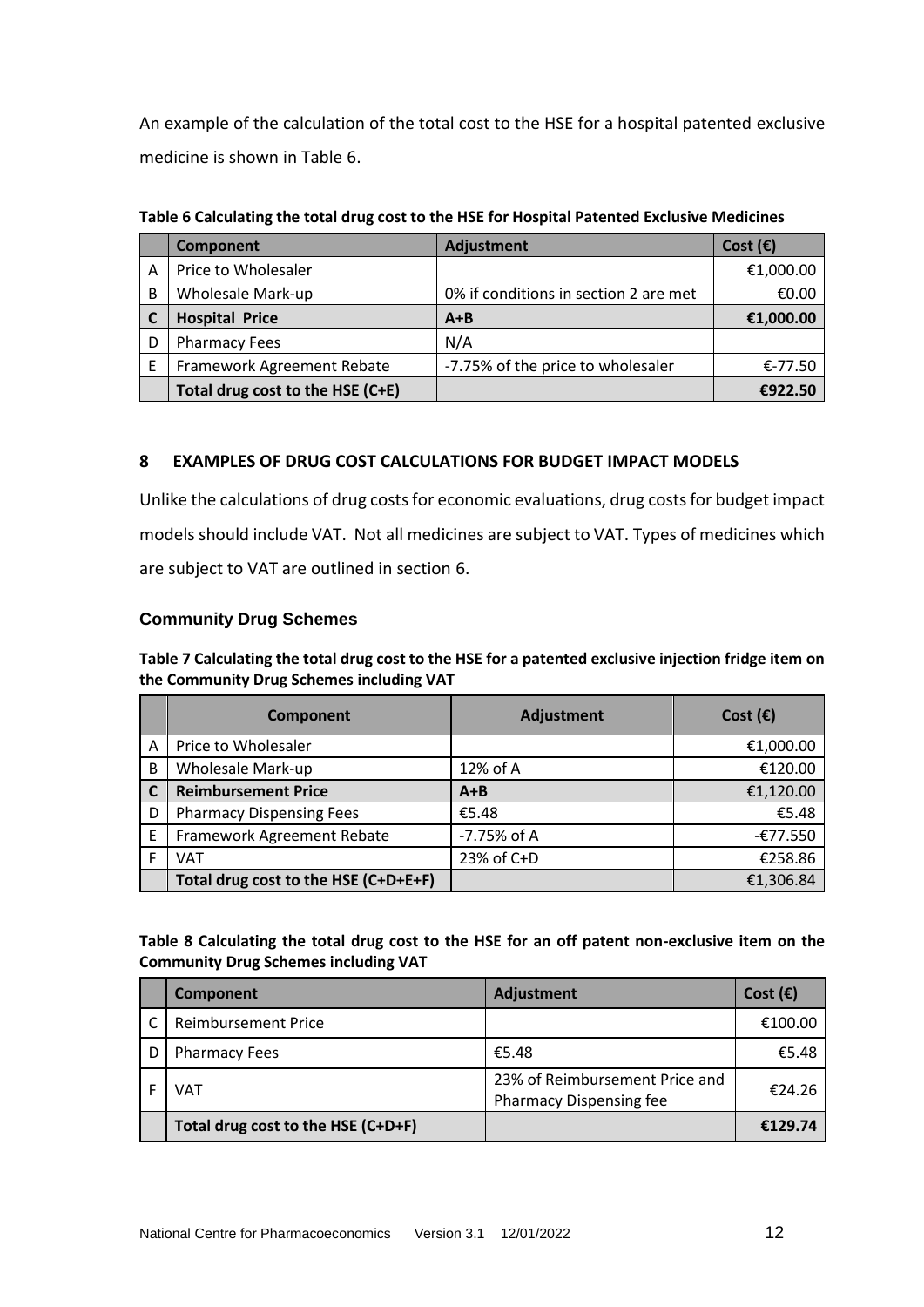#### **High Tech Drug Arrangements**

**Table 9 Calculating the total Drug Cost to the HSE for patented exclusive medicine on the High Tech Drug Arrangements including VAT**

|   | Component                            | <b>Adjustment</b>                 | Cost $(\epsilon)$ |
|---|--------------------------------------|-----------------------------------|-------------------|
| A | Price to Wholesaler                  |                                   | €1,000.00         |
| B | Wholesale Mark-up                    | 8%                                | €80.00            |
|   | <b>Reimbursement Price</b>           | $A + B$                           | €1,080.00         |
| D | <b>Pharmacy Patient Care Fee</b>     | €62.03                            | €62.03            |
| E | Framework Agreement Rebate           | -7.75% of the price to wholesaler | €-77.50           |
|   | VAT                                  | 23% of C                          | €248.40           |
|   | Total drug cost to the HSE (C+D+E+F) |                                   | €1,3112.93        |

#### **Hospital Schemes**

**Table 10 Calculating the total drug cost to the HSE for a hospital patented exclusive medicine including VAT**

|   | Component                            | <b>Adjustment</b>                     | Cost $(\epsilon)$ |
|---|--------------------------------------|---------------------------------------|-------------------|
| Α | Price to Wholesaler                  |                                       | €1,000.00         |
| B | Wholesale Mark-up                    | 0% if conditions in section 2 are met | €0.00             |
|   | <b>Hospital Price</b>                | $A + B$                               | €1,000.00         |
| D | <b>Pharmacy Fees</b>                 | N/A                                   |                   |
| E | Framework Agreement Rebate           | -7.75% of the price to wholesaler     | €-77.50           |
|   | VAT                                  | 23% of C                              | €230.00           |
|   | Total drug cost to the HSE (C+D+E+F) |                                       | €1,152.50         |

## <span id="page-11-0"></span>**9 CALCULATING ANNUAL DRUG COSTS/CYCLE DRUG COSTS**

Care should be taken when calculating annual drug costs. Drug costs are calculated on the basis that there is an average of 365.25 days in a calendar year. For the purposes of calculating drug costs for the community drugs and high-tech schemes, the NCPE recommended dispensing interval is 28 days. This applies also to dosage forms packed as a 30-day supply. Alternative dispensing intervals must be justified (e.g. products administered on a 6-monthly basis etc.).

For the community drug schemes, in situations where the dispensing interval of 28 days is not a multiple of the pack equivalent days' supply, the annual total drug cost to the HSE excluding pharmacy fees must be calculated separately to the calculation of annual pharmacy fees, so that the fees align. Pharmacy Fees should always be calculated separately to drug costs under the High Tech Drug Arrangements as the patient care fee is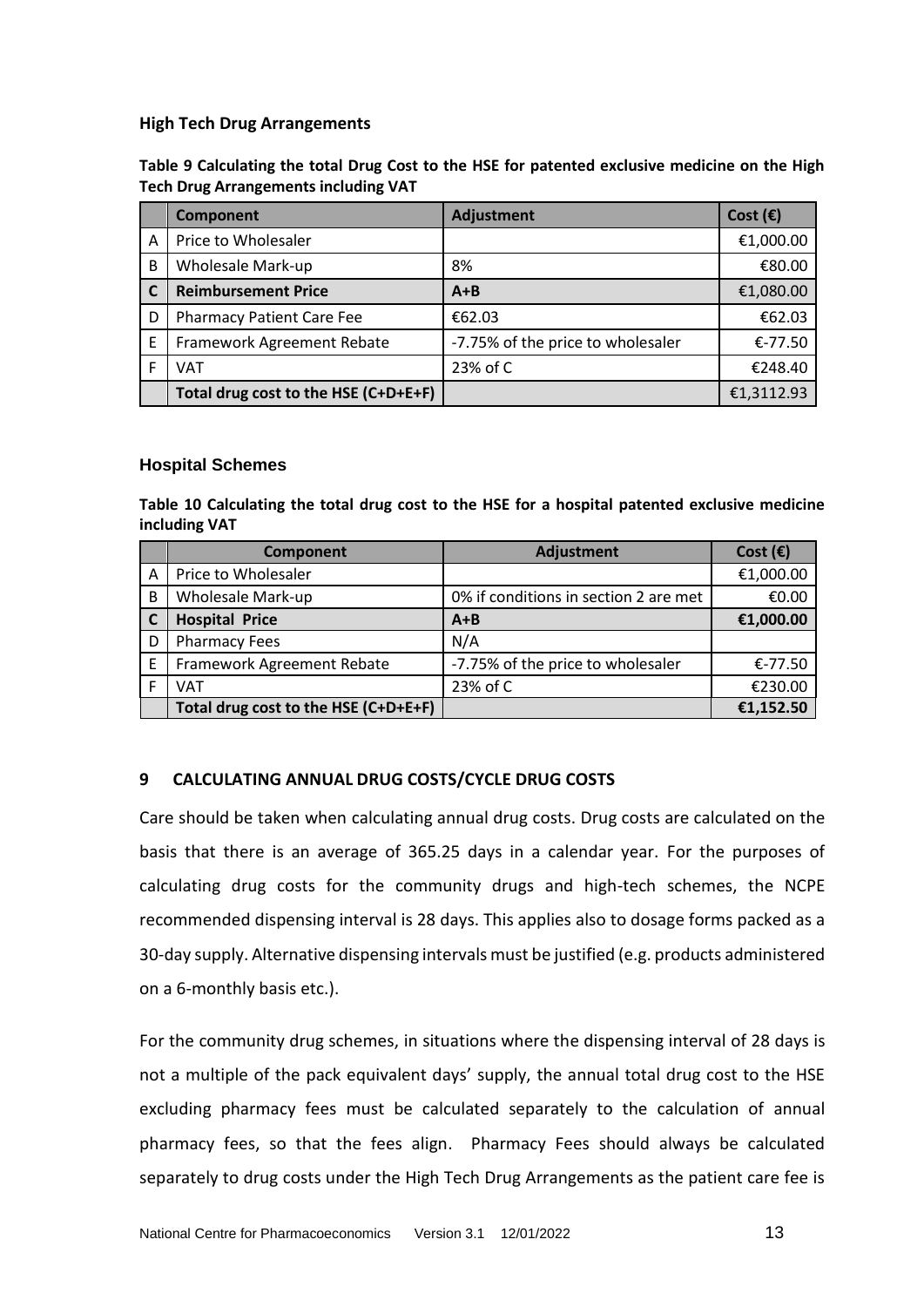a fee per patient per calendar month regardless of the number of dispensings or number of items dispensed (see section 5).

## **Example 1 – High Tech**

The annual drug cost of drug X, including VAT, is required under the High Tech Drug Arrangements. The dosing regimen is one injection once every two weeks. Drug X is available as one injection pack size which therefore equates to a 14-day supply. The price to wholesaler is €1,000 per pack.

|              | Component                                                                                                       | <b>Adjustment</b>                               | Cost $(\epsilon)$ |
|--------------|-----------------------------------------------------------------------------------------------------------------|-------------------------------------------------|-------------------|
| A            | Price to Wholesaler                                                                                             |                                                 | €1,000.00         |
| B            | Wholesale Mark-up                                                                                               | 8%                                              | €80.00            |
| $\mathsf{C}$ | <b>Reimbursement Price</b>                                                                                      | $A + B$                                         | €1,080.00         |
| Ε            | Framework Agreement Rebate                                                                                      | -7.75% of the price to wholesaler               | €-77.50           |
| F            | VAT                                                                                                             | 23% of C                                        | €248.40           |
| G            | <b>Net Cost per Pack Excluding</b><br><b>Pharmacy Fees</b>                                                      | $C + E + F$                                     | €1,250.90         |
| H            | <b>Annual Drug Cost Excluding</b><br>Pharmacy Fees and assuming<br>pack size is equivalent to 14<br>days supply | G/(Pack Equivalent Days Supply[14]) X<br>365.25 | €32,635.09        |
|              | <b>Annual Pharmacy Fees</b>                                                                                     | €62.03 x 12 Calendar Months                     | €744.36           |
|              | <b>Total Annual Drug Cost to the</b><br><b>HSE</b>                                                              | $H+I$                                           | €33,379.45        |

**Table 11 Calculating the Annual Drug Cost to the HSE of Drug X including VAT**

## **Example 2 – Lack of alignment between dispensing interval and pack equivalent days supply on community drug schemes**

The annual drug cost of drug Y excluding VAT is required. The dosing regimen is one tablet daily. Drug Y is available in a pack of 30. The price to wholesaler is €1,000 per pack.

## **Table 12 Calculating the Annual Drug Cost of Drug Y**

|   | <b>Component</b>                                                        | Adjustment                           | Cost $(\epsilon)$ |
|---|-------------------------------------------------------------------------|--------------------------------------|-------------------|
| Α | Price to Wholesaler                                                     |                                      | €1,000.00         |
| B | Wholesale Mark-up                                                       | 8%                                   | €80.00            |
|   | <b>Reimbursement Price</b>                                              | $A + B$                              | €1,080.00         |
| E | Framework Agreement Rebate                                              | -7.75% of the price to<br>wholesaler | €-77.50           |
| G | <b>Total Cost per Pack to the HSE Excluding</b><br><b>Pharmacy Fees</b> | $C+E$                                | €1,002.50         |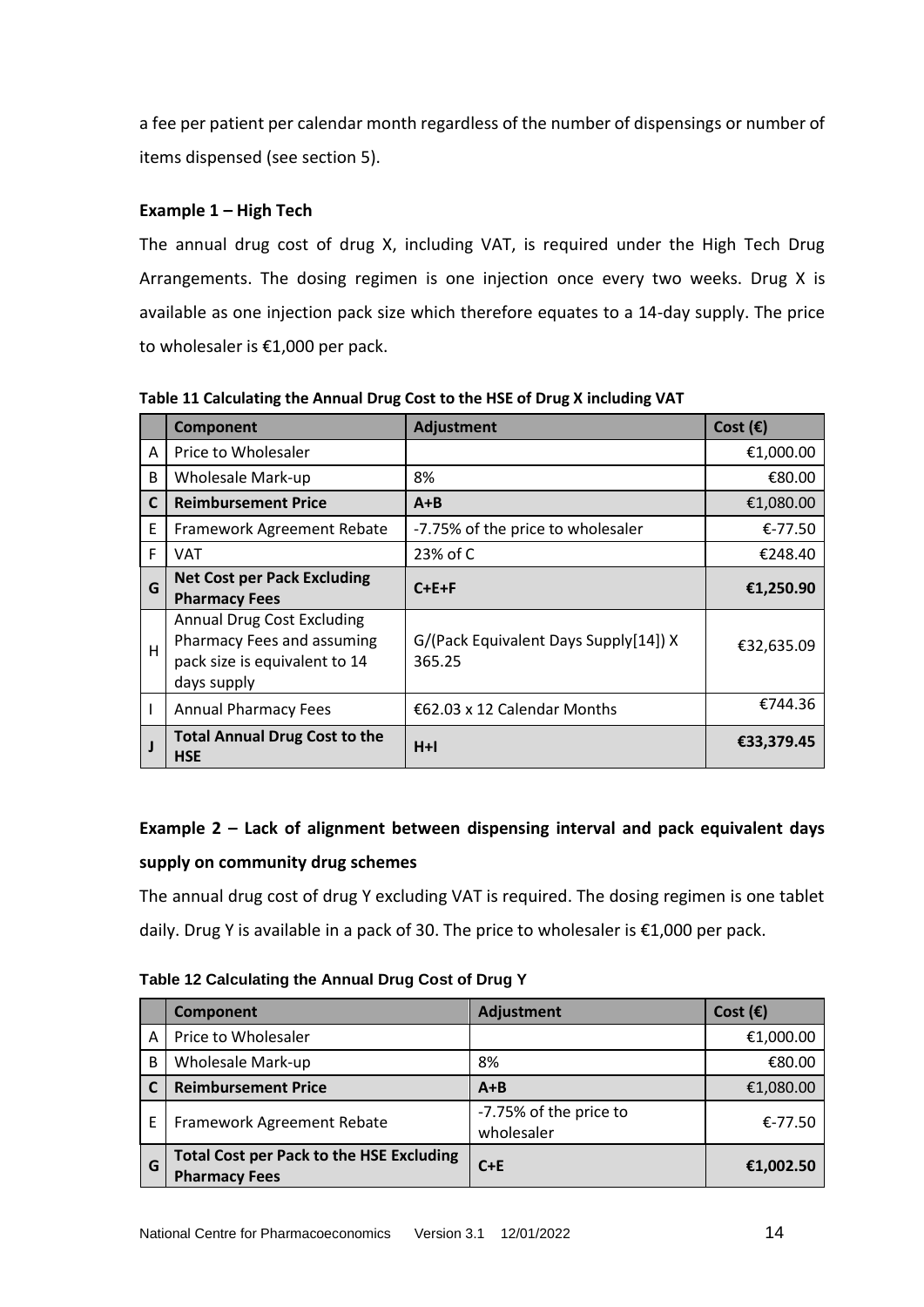| H | Total Annual Drug Cost to the HSE<br>(Excluding Pharmacy Fees) assuming<br>pack size is equivalent to 30 days supply | G/(Pack Equivalent Days<br>Supply[30]) X 365.25            | €12,205.44 |
|---|----------------------------------------------------------------------------------------------------------------------|------------------------------------------------------------|------------|
|   | <b>Annual Pharmacy Fees</b>                                                                                          | 365.25/(Dispensing Interval<br>[28]) $x \text{ } \in 5.48$ | €71.48     |
|   | <b>Total Annual Drug Cost to the HSE</b>                                                                             | $H+I$                                                      | €12,276.92 |

The calculation of drug costs for economic models where a cycle length is less than one year should be calculated in a similar manner. The average number of days in year (365.25) is replaced by the cycle length in days.

## **10 PATIENT ACCESS SCHEMES**

In the cases of patented proprietary medicines, substantial discounts may be negotiated in the form of confidential Patient Access Schemes (PAS). PAS may be considered in scenario analysis but should not be considered in the base case. Confidential discounts in the form of a PAS are usually applied at the level of Price to Wholesaler. Prices submitted under the terms of a PAS should be clearly broken down into price components in line with the example calculations provided.

## **11 COST OF COMPARATOR AND CONCOMITANT DRUG(S)**

The costs of the comparator and concomitant drug(s) should be the most recent price for the month during which the submission is prepared. The cost for each drug will be based on the product, formulation and pack size which gives the lowest cost, provided that it represents a realistic choice for use in clinical practice. If the drug is due to go off-patent or if it is already off-patent and will be subject to a future price cut, this should be accounted for in the base case of the cost-effectiveness evaluation and budget impact analysis. If the drug has been assigned a reference price (see: [http://www.hse.ie/referenceprice/\)](http://www.hse.ie/referenceprice/) for drugs included in the reference price system) the reference price should be included in the base case analysis of the submission.

Discounts in the form of a PAS may also be in place for comparator and concomitant medicinal products. The list price should always be used to calculate the ICER in the base case. A plausible range of prices should be included in sensitivity analysis.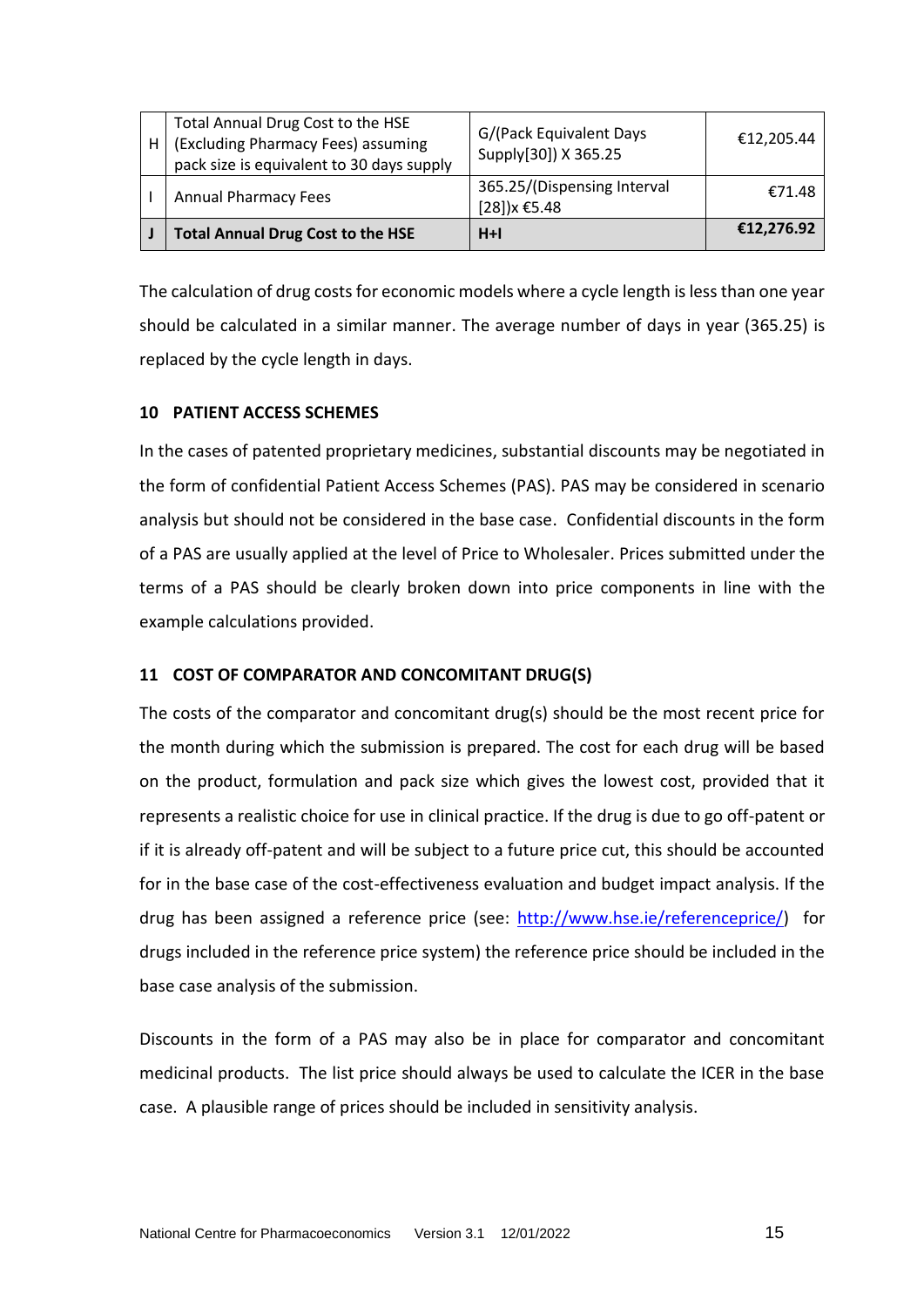When calculating drug prices, consideration should be given to the implications the introduction of a generic or biosimilar product has for the price to wholesaler and rebates for the originator medicine as outlined in the Framework Agreement.<sup>1</sup>

## **12 REFERENCES**

- 1. HSE. Framework Agreement on the Supply Pricing of Medicines. Available at: [https://2hmcriw3psofj2qo3f8w6f17-wpengine.netdna-ssl.com/wp](https://2hmcriw3psofj2qo3f8w6f17-wpengine.netdna-ssl.com/wp-content/uploads/2021/12/20211206_FASPM_TermsofAgreement_Final_ForSigning.pdf)[content/uploads/2021/12/20211206\\_FASPM\\_TermsofAgreement\\_Final\\_ForSignin](https://2hmcriw3psofj2qo3f8w6f17-wpengine.netdna-ssl.com/wp-content/uploads/2021/12/20211206_FASPM_TermsofAgreement_Final_ForSigning.pdf) [g.pdf](https://2hmcriw3psofj2qo3f8w6f17-wpengine.netdna-ssl.com/wp-content/uploads/2021/12/20211206_FASPM_TermsofAgreement_Final_ForSigning.pdf) Accessed 17 December 2021.
- 2. PCRS. PCRS Reimbursement Files. Available at: [https://www.hse.ie/eng/staff/pcrs/items/.](https://www.hse.ie/eng/staff/pcrs/items/) Accessed 6<sup>th</sup> March 2018.
- 3. Irish Statute book. Statutory Instrument No 279 of 2013. Health Professionals (reduction of payments to community pharmacy contractors) regulations 2013.
- 4. Personal communication with HSE June 2013.
- 5. HSE Pharmacy Circular No. 013/17 Re Phased Dispensing. Available at: https://www.hse.ie/eng/staff/pcrs/circulars/pharmacy/phased%20dispensing.pdf
- 6. Health Information and Quality Authority. Guidelines for the Economic Evaluation of Health Technologies in Ireland 2018. Available at [https://www.hiqa.ie/reports-and](https://www.hiqa.ie/reports-and-publications/health-technology-assessment/guidelines-economic-evaluation-health)[publications/health-technology-assessment/guidelines-economic-evaluation-health.](https://www.hiqa.ie/reports-and-publications/health-technology-assessment/guidelines-economic-evaluation-health) Accessed 6th March 2018.
- 7. Health Information and Quality Authority. Guidelines for the Budget Impact Analysis of Health Technologies in Ireland 2018. Available at [https://www.hiqa.ie/reports-and](https://www.hiqa.ie/reports-and-publications/health-technology-assessment/guidelines-economic-evaluation-health)[publications/health-technology-assessment/guidelines-economic-evaluation-health.](https://www.hiqa.ie/reports-and-publications/health-technology-assessment/guidelines-economic-evaluation-health) Accessed 6th March 2018.
- 8. Office of the Revenue commissioners. Search VAT rates. Available at: [https://www.revenue.ie/en/vat/vat-rates/search-vat-rates/current-vat-rates.aspx.](https://www.revenue.ie/en/vat/vat-rates/search-vat-rates/current-vat-rates.aspx.%20Accessed%206th%20March%202018)  Accessed 6<sup>th</sup> [March 2018.](https://www.revenue.ie/en/vat/vat-rates/search-vat-rates/current-vat-rates.aspx.%20Accessed%206th%20March%202018)
- 9. Office of the Revenue Commissioners. Dispensing Fees-oral medicine. Available at: [https://www.revenue.ie/en/vat/vat-rates/search-vat-rates/D/dispensing-fees-oral](https://www.revenue.ie/en/vat/vat-rates/search-vat-rates/D/dispensing-fees-oral-medicine-medicine-medical-equipment-and-appliances-.aspx.%20Accessed%205th%20September%202018)medicine-medicine-medical-equipment-and-appliances-.aspx. Accessed 5th [September 2018.](https://www.revenue.ie/en/vat/vat-rates/search-vat-rates/D/dispensing-fees-oral-medicine-medicine-medical-equipment-and-appliances-.aspx.%20Accessed%205th%20September%202018)
- 10. Office of the Revenue Commissioners. Dispensing fees non oral medicine. Available at: [https://www.revenue.ie/en/vat/vat-rates/search-vat-rates/D/dispensing-fees](https://www.revenue.ie/en/vat/vat-rates/search-vat-rates/D/dispensing-fees-nonoral-medicine-.aspx.%20Accessed%205th%20Septebmer%202018)[nonoral-medicine-.aspx. Accessed](https://www.revenue.ie/en/vat/vat-rates/search-vat-rates/D/dispensing-fees-nonoral-medicine-.aspx.%20Accessed%205th%20Septebmer%202018) 5th September 2018.